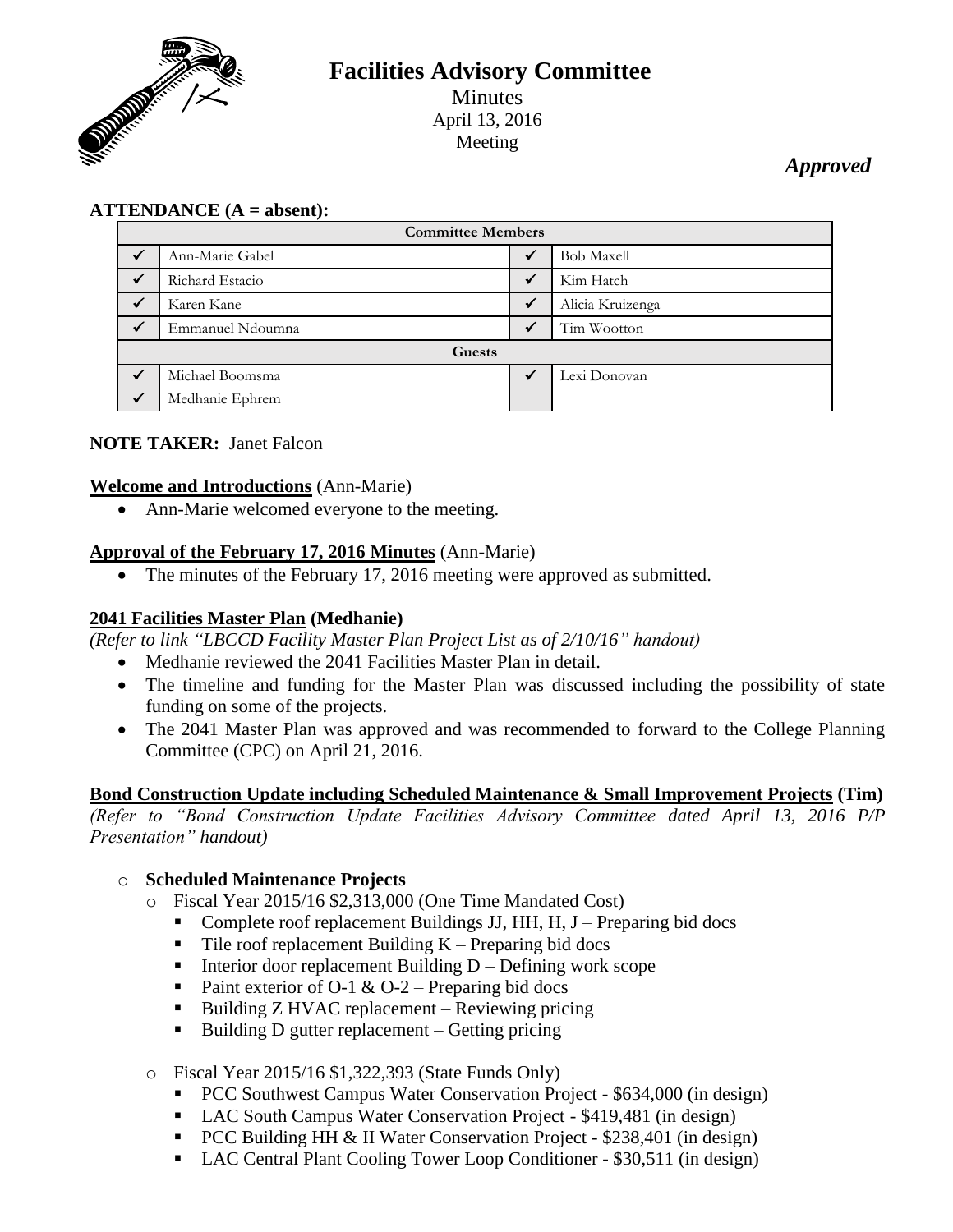# **Bond Construction Update (continued)**

- **District Wide Energy Projects**
	- o Prop 39 Year 2 2014/15 Projects \$561,172
		- Retro Commissioning Buildings D and  $T -$ Complete
		- Elighting Retrofit Buildings R, Q and  $Z$  Finish Spring 2016
			- $Z$  complete
			- R and Q scheduled to finish Spring 2016
		- Outside area LED lighting retrofits, PCC parking lots, Building Z lot, Tennis Courts Complete
	- o Prop 39 Year 3 2015/16 Projects \$583,855
		- LED Lighting Retrofits, Buildings T, HH and O-2
			- $\Box$  Currently in design with P2S Engineering
	- $\degree$  Prop 39 Year 4 2016/17 Projects \$TBD
		- **LED Lighting Retrofits** 
			- $\Box$  Defining work scope
			- <sup>n</sup> Buildings selected from the SCE LED energy analysis done in 2015
				- $\checkmark$  Buildings II, LL, and JJ

# **Campus Improvement Projects**

- o Facilities Advisory Committee approved on 9/2/15
	- Building  $Q$  Paint Interior Hallways (Waiting for PO)
	- **Building R** Paint Interior Hallways (Waiting for PO)
	- Building  $O-2$  Replace Carpet in all Hallways (Waiting for PO)
- o Facilities Advisory Committee Approved on 11/18/15
	- Building  $O-2$  Replace 5 classroom Wall Talkers (Waiting for PO)
	- Building D Install Reverse Osmosis Water Treatment System (Complete)
	- Building S (Stadium) Replace Press Box Windows (Waiting for PO)
	- $\blacksquare$  Building L HVAC modifications for Media Services (Complete)
- o Facilities Advisory Committee New Requests 2/17/16
	- Building Q Athletics Student Success Center (Getting Proposals)
	- Building  $Q$  Motorize Bleachers (Getting Proposals)
	- Various Locations New student outdoor  $\&$  hallway seating and benches (Getting Proposals)
- o Facilities Advisory Committee New Requests 4/13/16
	- Building  $K -$  Room 102 New furniture and carpet for classroom upgrades in conjunction with technology upgrade (\$25,000)
	- Athletics Field Hammer Throw Cage installation (\$28,000)

The two additional items for April 13, 2016 on the Campus Improvement Project list were accepted and approved.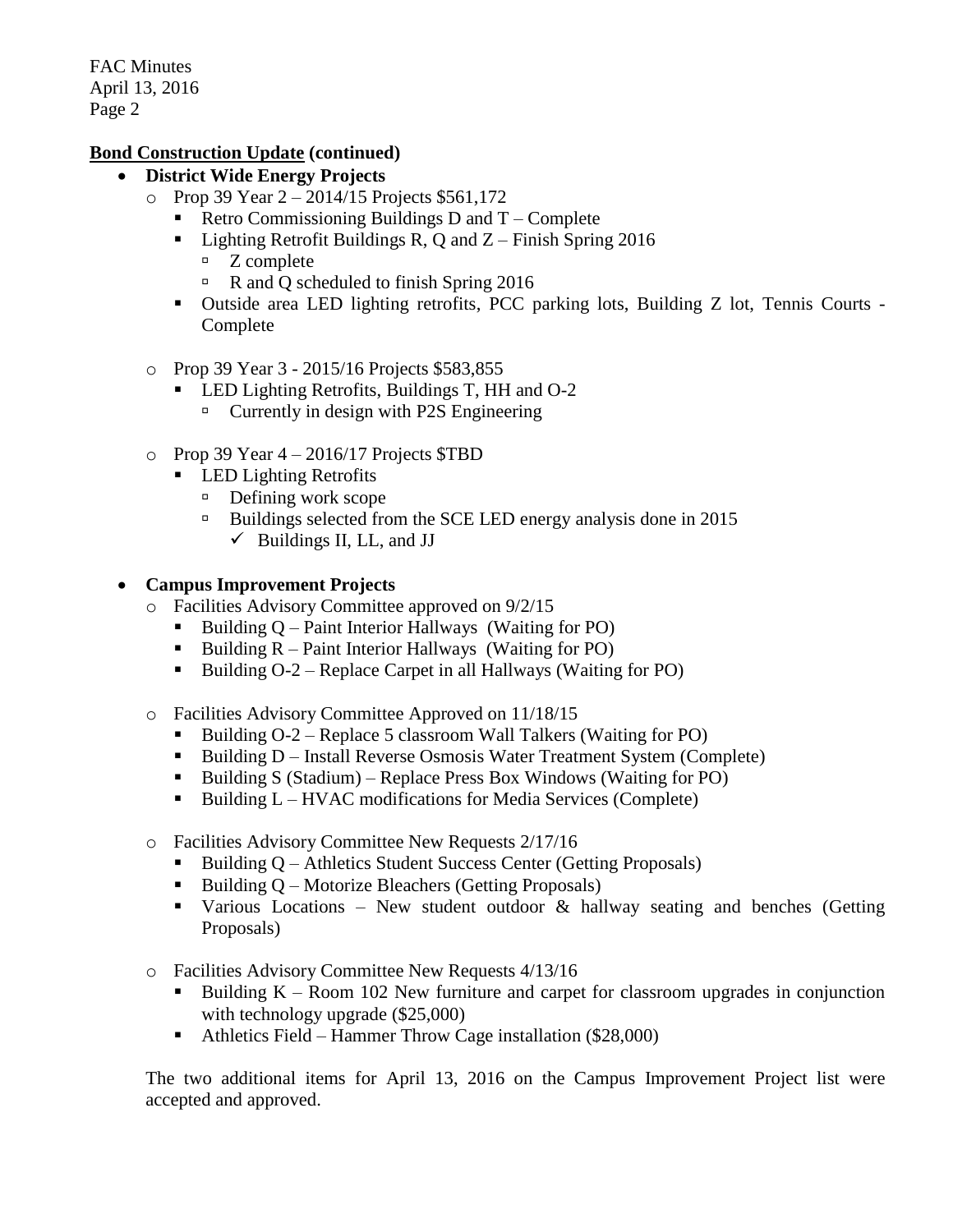#### **Bond Construction Update (continued)**

- **Current Construction Projects**
	- o **LAC Building D – Science Labs**
		- **MSP** Architects public bid to determine contractor in April 2016
		- Two phased project. Phase  $1$  Demolition complete
		- Renovate 16,000 square feet of 1<sup>st</sup>  $\&$  parts of 2<sup>nd</sup> floor for new Science Labs
			- Physiology, Diagnostic Medical Imaging and Allied Health
			- $\Box$  Includes replacement of two elevators
		- DSA approval received March 2016. Construction start Summer 2016.

# o **PCC Buildings QQ & RR – Electrical Program/Dyer Hall/Lifetime Learning Center**

- $\blacksquare$  HPI Architects RC Construction awarded project
- New 24,000 GSF Building will be built for Electrical labs, classrooms, Dyer Hall, offices, and Lifetime Learning Center
- 6,000 GSF Building RR to be renovated for the Electrical program's robotics labs
- **NTP** issued March 2016, construction mobilized in April 2016
- Groundbreaking ceremony April 27, 2016 at 10:00 am

# o **PCC MD Trailers Demo**

- Contract awarded to MZN Construction, Inc.
- All MD Trailers and TO Trailer have been removed.
- Contractor currently working on asphalt patch and striping for parking stalls
- Anticipated project completion Spring 2016

# **Upcoming Construction Projects**

# o **LAC Building J – Auditorium**

- SVA Architects public bid to determine contractor
- Adding 14,119 GSF onto northwest corner for additional classrooms, offices, storage and elevator
- Structural, ADA, mechanical systems and program enhancements
- Submitted design documents to DSA for preliminary review January 2016 Moving into schematic design
- Scheduled to start construction Spring 2017 and complete Fall 2018

# o **LAC Building P – English Studies**

- Steinberg Architects public bid to determine contractor
- $\blacksquare$  Occupants will be moved to swing space in Buildings M & N
- **Project will address ADA, classrooms, offices and mechanical systems**
- Submitted design documents to DSA for review January 2016
- Estimated construction start Fall 2016, completion Spring 2018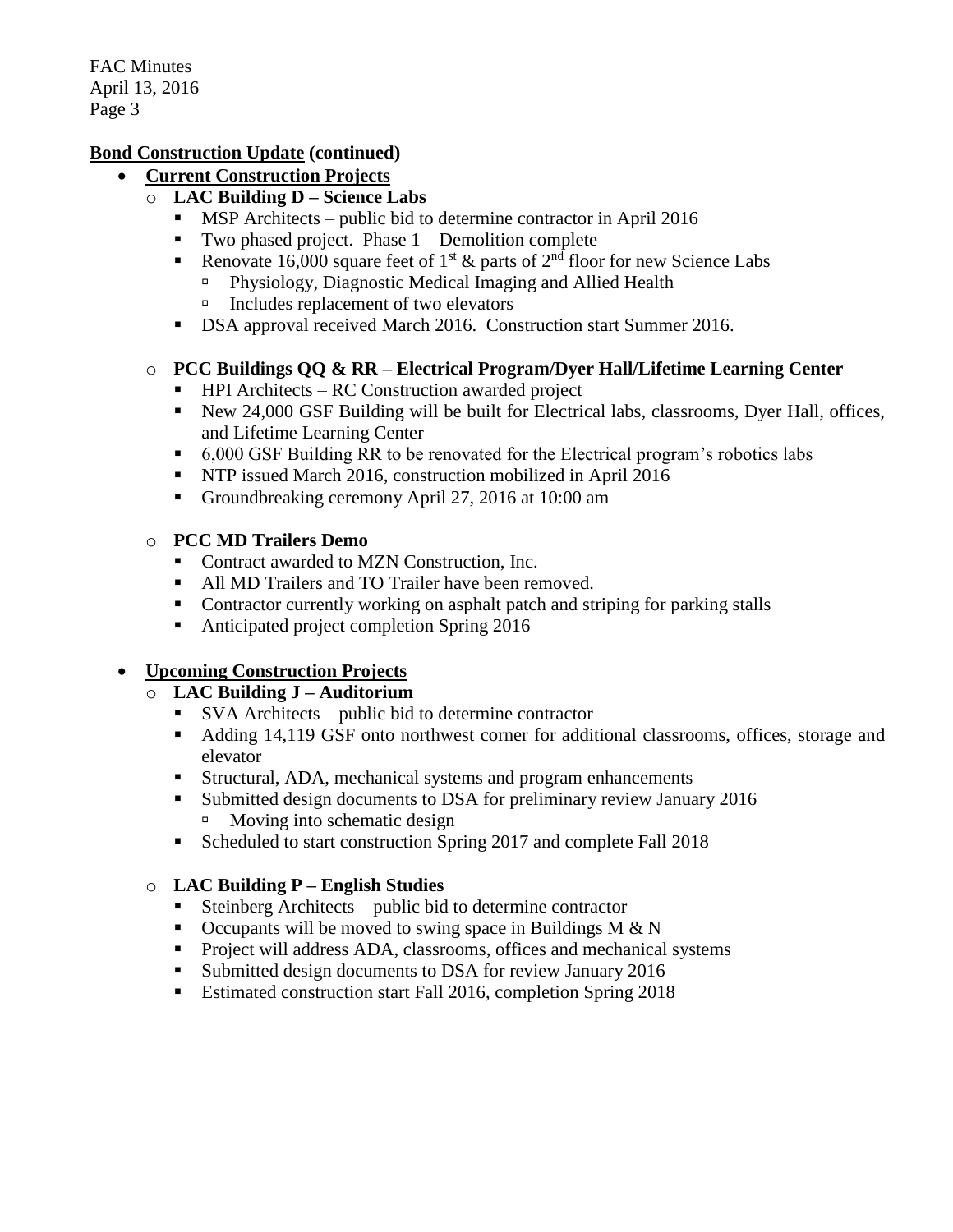#### **Bond Construction Update (continued)**

**Upcoming Construction Projects (continued)**

#### o **District Wide Security Monitoring System**

- P2S Engineering is designing the system
- Design documents are expected Spring 2016, public bid to follow
- Initial plan covers all exterior, building entrances and outdoor restrooms
- $\blacksquare$  On the diagrams, red = facial and/or license plate recognition and green = camera coverage

#### o **LAC Building E – Student Center**

- Design awarded to TBP Architects
- Renovate 50,276 GSF building, originally built in 1968
- Project will address ADA, Food Services, ASB, mechanical  $&$  electrical systems
- Started the design process and meeting with the user groups Fall 2015
- Project on hold awaiting results of bond election

#### o **LAC Football Field – Turf/Track Renovation**

- Replace football field artificial surface with FieldTurf <sup>®</sup>
- Resurface running track area
- **Project funded with Stadium Reserve Funds**
- Estimated start of construction Summer 2016

# **COC Expenditure Report (Ann-Marie)**

*(Refer to "Measure E Expenditure Summary Update" letter dated January 15, 2016 handout)*

- Ann-Marie reviewed the Expenditure Report.
- The report shows every project that has been associated with the 2008 Measure E Bond.
- Karen asked about the negative \$8.9 million in Administrative Costs. Ann-Marie responded specific contracts are encumbered under line item 5400. Afterwards, the expenses are transferred to particular projects to account for individual expenses.

#### **Redevelopment Funds (Tim)**

*(Refer to "RDF Projects 2015-2016" handout)*

- Tim reviewed the 2015-16 Redevelopment Fund Projects for the Deans. There is a total of \$214,505.42 available for the projects listed on the report. It is estimated the projects will total \$212,407.66.
- The Redevelopment Funds report was accepted as submitted.